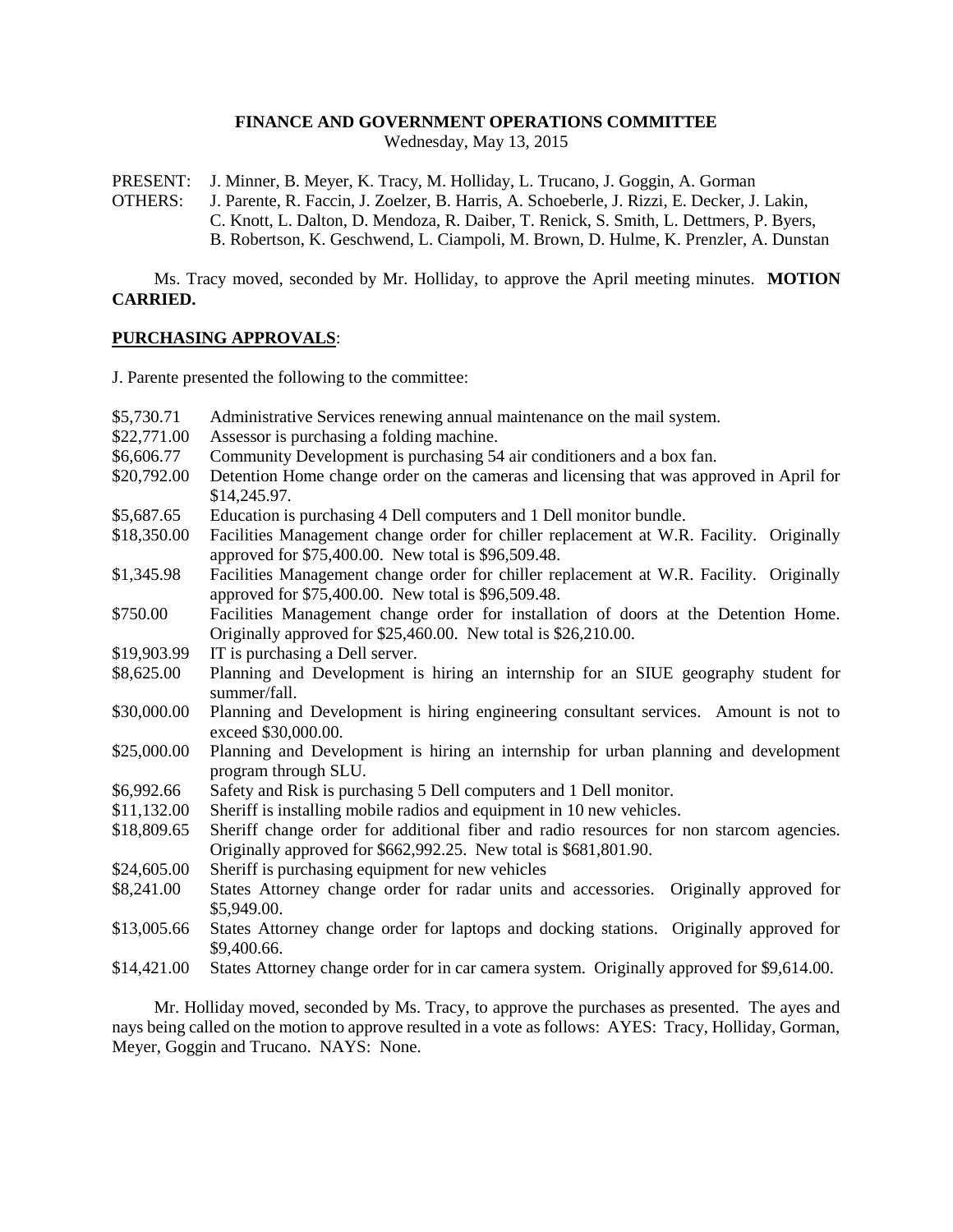# **RESOLUTIONS**:

- 1. Resolution to Award Contract for Roof Replacement at the Madison County Wood River Facility, 1<sup>st</sup> Floor.
- 2. Resolution Approving Construction Contracts for the Southwestern Illinois Flood Prevention Council-Change Order for Bid Package #3.
- 3. Resolution Approving Construction Contracts for the Southwestern Illinois Flood Prevention Council-Bid Package 7b.
- 4. Resolution to Purchase Code Red Weather Warning Service and Code Red Services Agreement Extension for the Madison County Emergency Management Agency.
- 5. Resolution to Purchase Annual GIS Software Maintenance Contract Renewal from ESRI for Madison County IT.
- 6. Resolution to Award Contract to Purchase FLYGT Pump Retrofit Upgrade for Lift Station #1 for the Madison County Special Service Areal #1.
- 7. Resolution to Award Contract for Professional Services, Project Management of Lift Station Generator Installation for the Madison County Special Service Area #1.
- 8. Resolution to Purchase Two New Model Year 2015 Ford F-150 Super Cab 4x4 Replacement Vehicles for the Madison County Special Service Area #1.

Mr. Holliday moved, seconded by Ms. Tracy, to approve the resolutions as presented. The ayes and nays being called on the motion to approve resulted in a vote as follows: AYES: Tracy, Holliday, Gorman, Meyer, Goggin and Trucano. NAYS: None.

#### **REFUNDS**:

R. Faccin presented the following to the committee:

- \$39.66 Refund issued from SSA #1, payable to an individual due to an overpayment.
- \$150.00 Refund issued from Health Department, payable to an individual due to overpayment on permit fees.
- \$31.46 Refund issued from SSA #1, payable to an individual due to overpayment at closing.
- \$103.83 Refund issued from SSA #1, payable to an individual due to an overpayment.
- \$1,621.31Refund issued from SSA #1, payable to an individual due to an overpayment.

Ms. Gorman moved, seconded by Ms. Tracy, to approve the refunds as presented. The ayes and nays being called on the motion to approve resulted in a vote as follows: AYES: Tracy, Holliday, Gorman, Meyer, Goggin and Trucano. NAYS: None.

### **EMERGENCY APPROPRIAITON RESOLUTIONS**:

1. Immediate Emergency Appropriation-2015 IEMA September 11<sup>th</sup> Grant.

R. Faccin submitted the Claims and Transfer Report for April.

Ms. Tracy moved, seconded by Ms. Gorman, to approve the appropriation resolution and report as presented. The ayes and nays being called on the motion to approve resulted in a vote as follows: AYES: Tracy, Holliday, Gorman, Meyer, Goggin and Trucano. NAYS: None.